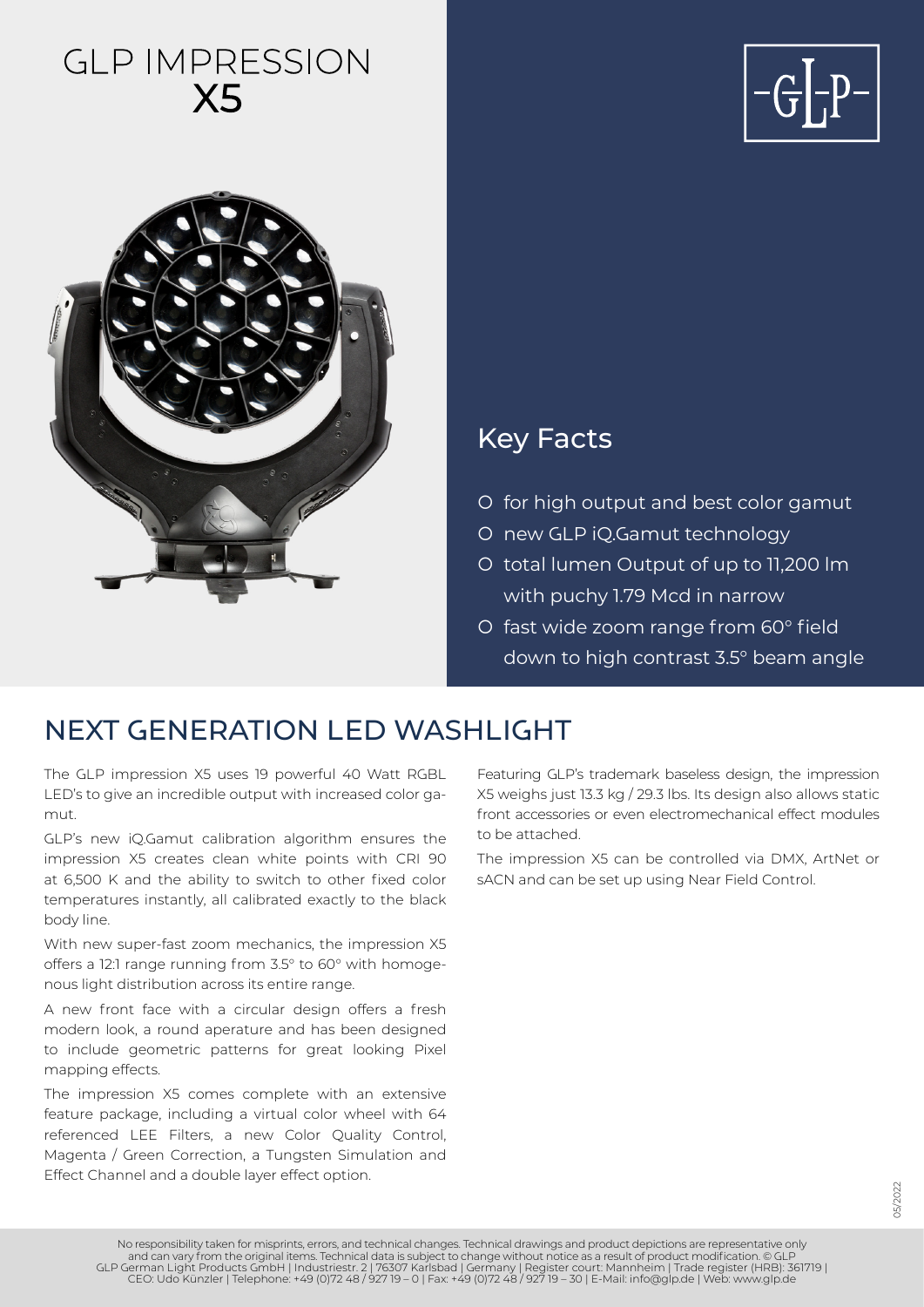# Technical Data (1/2)

#### **LIGHT SOURCE**

Color Mix Priority

| Light Source Type                             | 40 W RGBL LED                                                | <b>CONTROL AND PROGRAMMING</b>   |                                                       |
|-----------------------------------------------|--------------------------------------------------------------|----------------------------------|-------------------------------------------------------|
| <b>LED Count</b><br>Lifetime                  | 19<br>50,000h (L70)                                          | DMX channels                     | M1: CH24 / M2: CH35 / M3: CH41<br>M4: CH89 / M5: CH70 |
| LED refresh rate                              | Optimal, Highl, High2, Max                                   | <b>Control Modes</b>             | M1: Basic / M2: Normal                                |
| <b>CCT</b>                                    | Default white point: 6,500 K                                 |                                  | M3: Segment / M4: Multipix                            |
|                                               | optional white points: 8,000 K;<br>5,600 K; 4,200 K; 3,200 K |                                  | Advanced / M5: Multipix<br>Compressed                 |
| Duv                                           | perfect white point match<br>low Duv values.                 | <b>Control Protocols</b>         | DMX (USITT DMX512-A),<br>RDM (ANSI/ESTA E1.20),       |
| CRI (Ra)                                      | 90+ @ 8,000 K<br>90 @ 6,500 K                                |                                  | Art-Net, sACN, GLP iQ.Mesh,<br>GLP iQ.DMX, optional:  |
|                                               | 85 @ 3,200 K                                                 |                                  | Lumenradio CRMX @ FPO                                 |
| <b>TLCI</b>                                   | 90 @ 6,500 K                                                 | High-Res Channels                | Pan, Tilt, Intensity, Colormix                        |
|                                               | 75 @ 3,200 K                                                 | Dimming Curves                   | Linear, Soft, S-Curve                                 |
| TM-30-15                                      | Rf/Rg: 87/105 @ 6,500 K                                      | Performance Modes                | Fast, Normal, Smooth                                  |
|                                               | Rf/Rg: 85/110 @ 3,200 K                                      | Subfixture Modes                 | Normal, independend                                   |
|                                               |                                                              | Fan Modes                        | Regulated, High, Medium,<br>Low, Off                  |
|                                               |                                                              | White Points                     | 6,500 K (Default); 8,000 K;                           |
| <b>OPTICAL SYSTEM</b>                         |                                                              |                                  | 5,600 K; 4,200 K; 3,200 K                             |
| <b>Total Output</b>                           | up to 11,200 lm                                              | <b>PWM</b>                       | 2,200 Hz; 3,000 Hz (Default);                         |
| Max. Peak Luminous<br>Intensity               | 1.79 Mcd                                                     |                                  | 4,800 Hz; 9,600 Hz                                    |
| Min. Zoom                                     | 3.5° beam angle                                              | Setting and addressing           | Control panel with backlit                            |
| Max. Zoom                                     | 60° field angle                                              |                                  | graphic display, 4 Button                             |
| Zoom Ratio                                    | 1:16                                                         |                                  | Menu Navigation, DMX, RDM,                            |
| Output Lens                                   | 19 lenses with full circular                                 |                                  | iQ.Service App, internal<br>Webinterface              |
|                                               | aperature, diameter: 260 mm                                  | Others                           | 1 Scene Stand Alone, Art-Net/                         |
| Risc Group                                    | 2                                                            |                                  | sACN Node, Data Coversion,                            |
|                                               |                                                              |                                  | GLP iQ.Mesh, FPO Port                                 |
|                                               |                                                              |                                  | (Flexible Protocol Option),                           |
| <b>DYNAMIC EFFECTS</b>                        |                                                              |                                  | internal Webinterface, SW                             |
| Pan Movement Angle                            | 540° normal (650° extended)                                  |                                  | Fixture2Fixture Push                                  |
|                                               | in 16 Bit Resolution                                         | Firmware Update                  | DMX Link via DProg, iQ.Mesh,                          |
| Tilt Movement Angle                           | 240° in 16 Bit Resolution                                    |                                  | internal Webinterface,                                |
| Pan/Tilt Movement Speed                       | Super Fast                                                   |                                  | Fixture2Fixture Push                                  |
| Color mixing                                  | RGB, RGBL, x;y                                               |                                  |                                                       |
| Color wheel                                   | virtual Color wheel with 64                                  | <b>CONNECTIONS</b>               |                                                       |
|                                               | LEE referenced colors                                        | Power connection                 | Neutrik powerCON TRUE1 in/out                         |
| <b>CTC</b>                                    | 2,500 - 10,000 K                                             | Signal connection                | Neutrik XLR 5-Pin in/out,                             |
| CQC (Color Quality Control)                   | High Output (HO)<br>High Quality (HQ)<br>Desaturation        |                                  | Neutrik etherCON port A & B<br>(failsafe)             |
| Magenta/Green-Shift                           | yes                                                          |                                  |                                                       |
| Pattern engine                                | 50 dynamic Pattern Sequen-                                   |                                  |                                                       |
|                                               | ces, Step- / Speed- / Fade- /                                | <b>ELECTRICAL SPECIFICATIONS</b> |                                                       |
| Dimmer                                        | <b>Transition Control</b><br>0-100%, 16 bit                  | Power input                      | 100 - 240 VAC nominal,<br>50/60 Hz                    |
| Shutter                                       | variable speed, with effects                                 | Power supply unit                | Auto-ranging electronic                               |
| Zoom                                          | see section "Optical System"                                 |                                  | switch-mode                                           |
| Zoom Speed                                    | super fast zoom mechanics                                    | Max. number of products          | 2 @ 100 - 120 V, 60 Hz                                |
| Position correction system                    | yes                                                          | per current line                 | 3 @ 200 - 240 V, 50 Hz                                |
| <b>Tungsten Simulation</b><br>Pattern Effects | 8 selectable curves<br>50+ static Pattern + 50 dynamic       | Incl. power cable                | US: 16 A, 14 AWG, UL listed,<br>E304117, SJT, 4.9 ft. |
|                                               | Pattern with index and rota-                                 |                                  | EU: 16 A, 1.5mm <sup>2</sup> , H05VV-F, 1.5 m         |
|                                               | tion, random Pixel, pattern<br>crossfade effects, Pattern    | Max. Power                       | 780 W @ 230 VAC<br>780 W @ 120 VAC                    |

05/2022

Transition effects

different Layer Priority settings